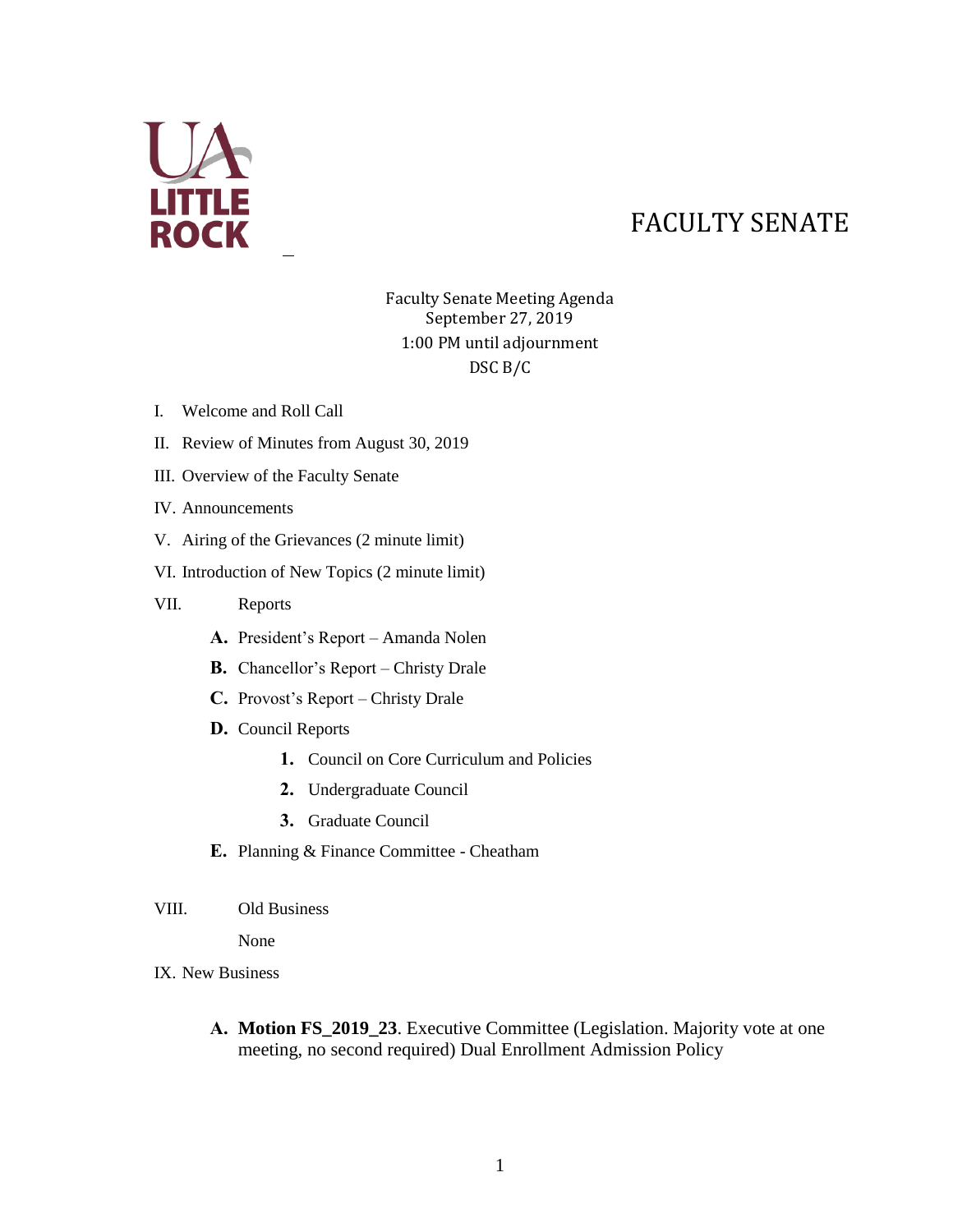**Be it resolved** to adopt the Dual Enrollment admission requirements (to be included in the Admissions Categories Policy 502.1, revised, 8/30/2013, 12/8/2006, 4/14/2006, 2/4/2005, 3/19/1999, 2/6/1999, 4/19/1996). As indicated below:

Dual enrollment is defined as a high school student's enrollment in postsecondary coursework for college credit only. Students are admitted into the dual enrollment program as non-degree seeking students and thus not eligible for financial aid.

Eligible high school students who wish to participate in dual enrollment must provide:

- An application for admission and application fee;
- Proof of required immunizations;
- Written approval/recommendation from high school principal or designee;
- Written permission from parent/legal guardian;
- A high school GPA of 2.5 or greater; and
- An ACT composite score of 19; or
- A combined Critical Reading/Math SAT I score of at least 990; or
- A comparable COMPASS score.

**And be it resolved** that upon approval, the revised legislation go into effect July 1, 2020.

*Commentary*: Dual enrollment program provides opportunities for high school students to earn college credit by enrolling as non-degree seeking students in UA Little Rock courses. This program is different than concurrent enrollment programs in that dual enrolled students may only enroll in the course for college credit. Also, they would be taking the course along with other UA Little Rock Students on campus. High school students enrolled in concurrent programs enroll in courses (usually) taught on their high school campuses along with other eligible high school students. Also, they may take the course to satisfy both high school and college credit.

**B. Motion FS\_2019\_24** Executive Committee (Legislation. Majority vote at one meeting, no second required) Amend Credit by Examination Policy to update AP Credit language and add language regarding AP Capstone Diploma.

**Be it resolved** to amend the Credit by Examination Policy to update AP Credit language and add language regarding AP Capstone Diploma (underline indicates addition; strikethrough indicates deletion).

## **AP Credit**

UALR will award some level of credit, placement, or exemption for AP examination scores of three (3) or higher. UALR may award some level of credit, placement, or exemption for AP examination scores of 2 or lower.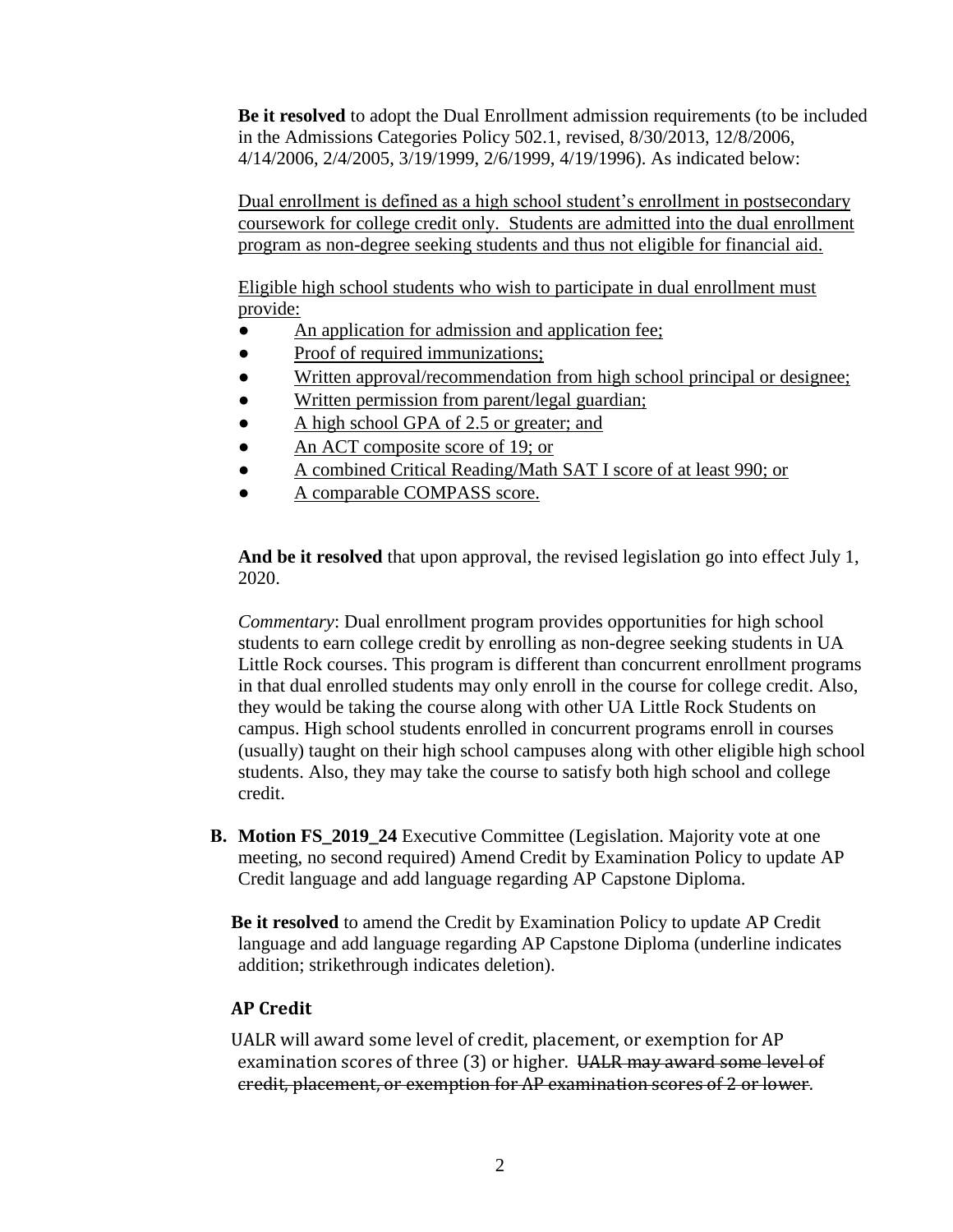The request to Undergraduate Council should include the name of the examination, the corresponding UA Little Rock course(s), and the amount of credit awarded for acceptable scores on the examination.

**AP Capstone Diploma**: For students who have successfully completed the AP Capstone Diploma, in addition to awarding credit based on AP examination scores, students will receive credit for the research and seminar components in the AP Capstone Diploma program, with each component awarded three (3) semester credit hours. If these credits cannot be assigned to a specific UA Little Rock course or requirement in an academic program, these components shall be awarded as general lower level elective credits.

**And be it resolved** that upon approval, the revised legislation go into effect July 1, 2020.

*Commentary*: Effective Fall 2018, the Arkansas Department of Higher Education Coordinating Board revised guidelines relating to concurrent enrollment. Under this policy, credit is awarded for a score of 3 or higher. No course credit may be awarded for an AP Exam score below a 3.

The AP Capstone Diploma is based on two year-long AP courses: AP Seminar and AP Research wherein a student must earn scores of 3 or higher. In addition to these courses, students must earn a score of 3 or higher on four additional AP Exams of their choosing in order to be eligible for this diploma.

There are currently 16 high schools in Arkansas that participate in the diploma program including Little Rock Central, Parkview, eSTEM, Episcopal, Lisa Academy, Mount Saint Mary, and Mills.

**C. Motion FS\_2019\_25** Admission and Transfer of Credit Committee. (Legislation. Majority vote at one meeting, no second required) Revise concurrent enrollment admission requirements.

**Be it resolved** to revise High School Concurrent Enrollment policy (502.8, originated 1999; updated 2006) as follows (underline indicates addition; strikethrough indicates deletion).

Under state law UALR may concurrently admit qualified high school students to its academic programs as part-time students. from participating high schools as non degree seeking students.

To be eligible to apply for High School Concurrent (HC) enrollment, the applicant must meet the requirements of: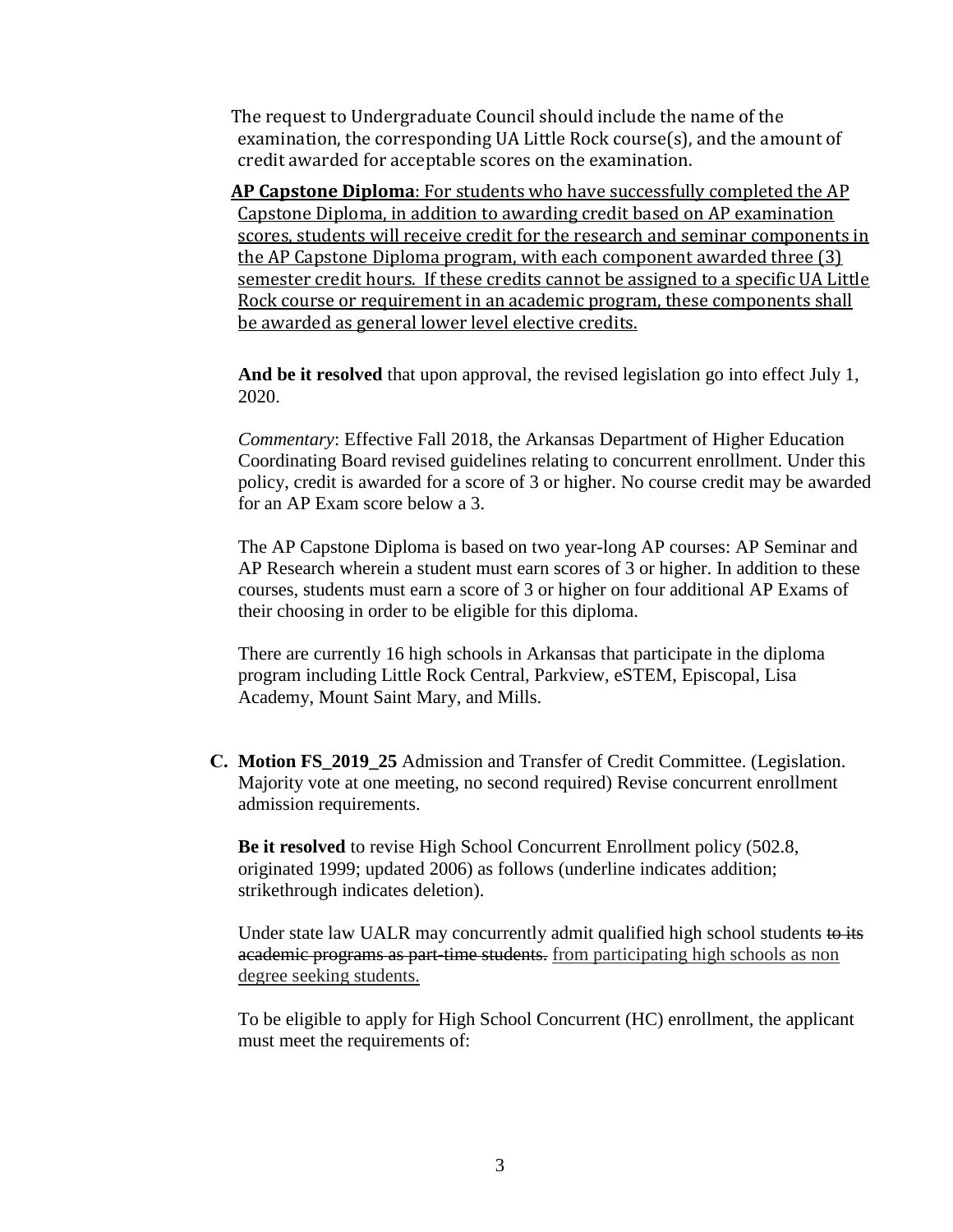- a. Completion of at least 50% of the state-recommended college preparatory course with a minimum Minimum overall high school GPA of 2.5; or and
- b. Minimum overall high school GPA of 3.0; or
- c. Minimum 21 ACT composite score

```
b. Achieve a minimum composite score of 19 on the ACT, or the equivalent 
score on other student placements exams.
```
Individual university departments may restrict enrollment into specific courses based on:

- a. Acceptable scores on a departmentally approved placement or proficiency test; or
- b. Acceptable subscores on the ACT in the specific substantive areas, e.g., math, English, or reading; or.
- c. Permission of the department chair or instructor

All courses offered in any concurrent enrollment program shall be approved by the UALR curriculum review process. All faculty teaching in a concurrent enrollment program shall be approved by the appropriate UALR department and be provided an orientation to UALR procedures with respect to Faculty Handbook responsibilities, instructional procedures, and materials prior to teaching the course.

**And be it resolved** that upon approval, the revised legislation go into effect July 1, 2020.

Commentary: Under current standards, we admit students to the CE program who do not qualify to take any CE course. Changing the requirements from "meet one of three" conditions to "meet both conditions" removes this inconsistency. Under the new standards, students who have completed high school requirements by the end of  $8<sup>th</sup>$  grade would be eligible to enroll in CE courses in first term of  $9<sup>th</sup>$  grade. Greenbrier currently offers Health and Computer Literacy as CE options to 9<sup>th</sup> graders. The proposed standards match the admission requirements for undergraduate regular admission.

|              | <b>Concurrent Program Admission Requirement</b> |                  |                |  |
|--------------|-------------------------------------------------|------------------|----------------|--|
| School       | Transcript required + GPA                       | ACT<br>Composite | ACT<br>Reading |  |
| UCA.         | Yes, 3.0 overall                                | 20               | 19             |  |
| <b>UAPTC</b> | Yes, 2.0 overall                                |                  | 19             |  |
| UAPB         | Yes, 3.5 in subject                             | 19               | 19             |  |

Other universities' requirements